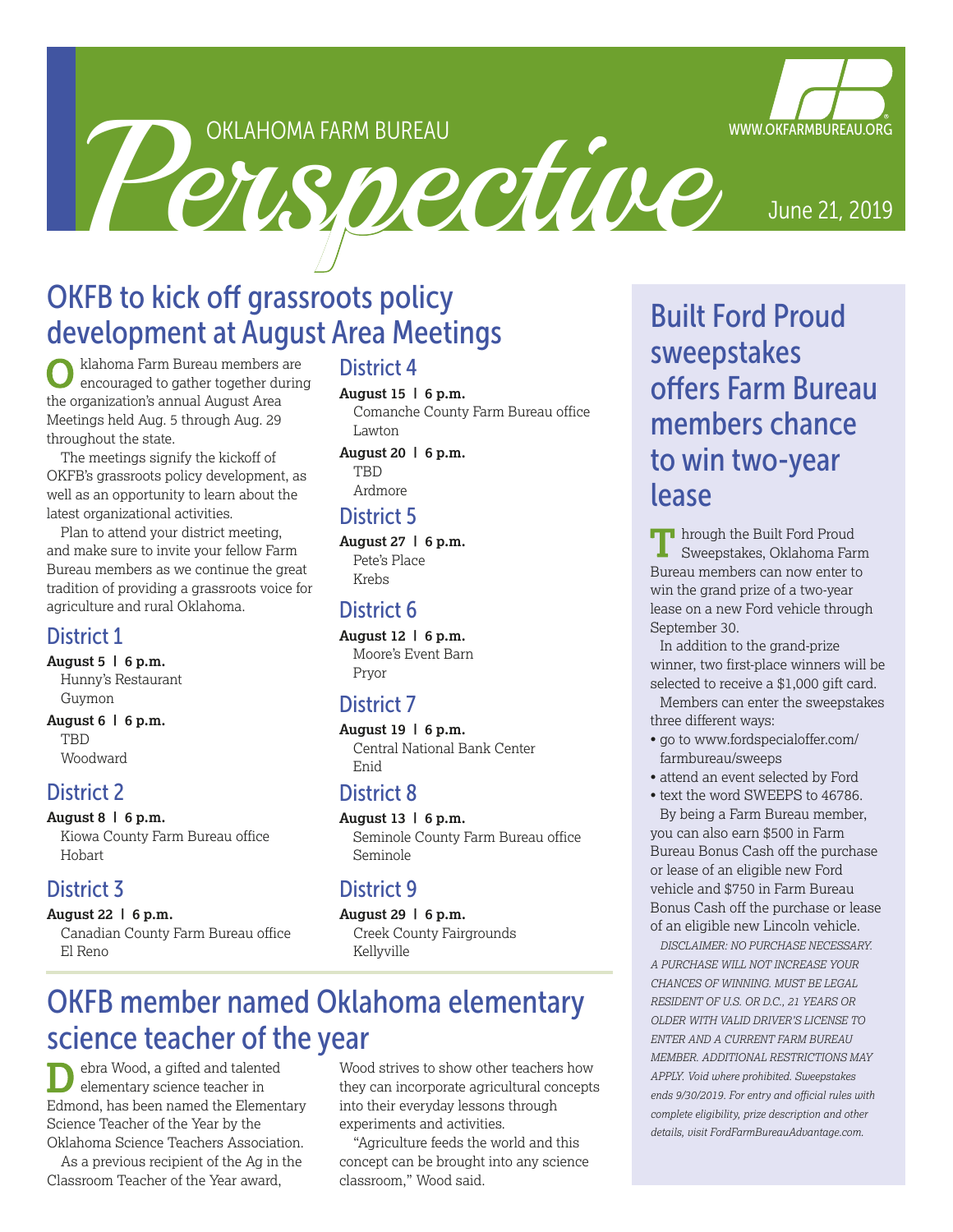# OKFB board member speaks with SUNUP TV on the 2019 wheat harvest

klahoma Farm Bureau board member Jimmy Kinder of Cotton County had the chance to speak with SUNUP TV, produced by Oklahoma State University Division of Agricultural Sciences and Natural resources.

After weeks of wind, hail and a barrage of rain, Kinder shared the challenges he and many farmers are facing this spring.

"We've taken a lot of wind damage, some hail damage, and now the big concern is having rain come in almost every 24 hours," Kinder said.

With continuous rain, farmers have had to wait further into the traditional harvest season to even step foot in their fields to avoid causing too much damage.

"We're going to leave some ruts this year," Kinder said. "In anticipation of that we've got our tandem disks ready to go and expect it will be pretty busy the rest of the summer filling in damaged fields from ruts."

The longer farmers have to wait, the

greater the concern about the quality and quantity of the crop. As they continue to wait, weeds begin to take over, potentially impacting their ability to get the crop out of the field.

"Wheat has got nine lives, and I think we are on eight right now," Kinder said.

With the unpredictability of the farming

industry, this isn't the first time most farmers have encountered something like this before.

"We've all been through droughts, floods, and sometimes all that in the same year," Kinder said. "This is just a year for us to learn how some of the varities handle too much water."



# OKFB joins ag, food groups in urging Congress to ratify USMCA

klahoma Farm Bureau joined more than 900 food and agriculture companies and associations June 11 in urging Senate and House leadership to move quickly to approve the U.S.-Mexico-Canada Agreement. The American Farm Bureau Federation and more than 200 state and county Farm Bureaus also signed the letter.

Signatories noted the International Trade Commission estimates the new agreement will add \$68.2 billion to annual gross domestic product.

"Over the last 25 years, U.S. food and agricultural exports to Canada and Mexico have more than quadrupled under NAFTA – growing from \$9 billion in 1993 to nearly \$40 billion in 2018," the groups

wrote. "NAFTA has significantly helped create a reliable, high-quality supply of food products for U.S. consumers, while supporting more than 900,000 American jobs in food and agriculture and related sectors of the economy. USMCA builds on the success of the NAFTA agreement, and will ultimately lead to freer markets and fairer trade."

In response to the letter, Rep. Frank Lucas thanked the more than 900 organizations that joined together, and said he understands the beneficial impact that will be felt by Oklahoma's agricultural producers as well as producers across the country.

"I applaud my fellow Oklahomans and hope House Democrats quickly ratify USMCA in order to provide stability in an already unstable marketplace," Lucas said.



OKFB YF&R State Summer Conference July 12-14 • Bartlesville Contact: Zac Swartz 405-523-2406

OSU Big Three Field Days July 16-18 • OSU, Stillwater Contact: Zac Swartz 405-523-2406

# Anterless hunt program in search of private lands

**he Oklahoma Department of** Wildlife Conservation hosts an annual antlerless deer hunt program for youth. With a growing interest in this program, more private lands are needed to host the eager young hunters. This program is ideal for landowners wanting to manage deer numbers on their property.

If you are interested in donating your property for a day, contact Kyle Johnson with the Oklahoma Department of Wildlife Conservation at 405-590-2584. Applications must be submitted by July 1, 2019.

State High School Discussion Meet July 16 • OSU, Stillwater Contact: Zac Swartz 405-523-2406

OKFB Women's Leadership State Committee Meeting July 22 • OKFB Home Office

Nurse's Scholarship Application Deadline July 1 Contact: Marcia Irvin 405-523-2405

State Ag in the Classroom Conference July 11 • Shawnee Contact: Marcia Irvin 405-523-2405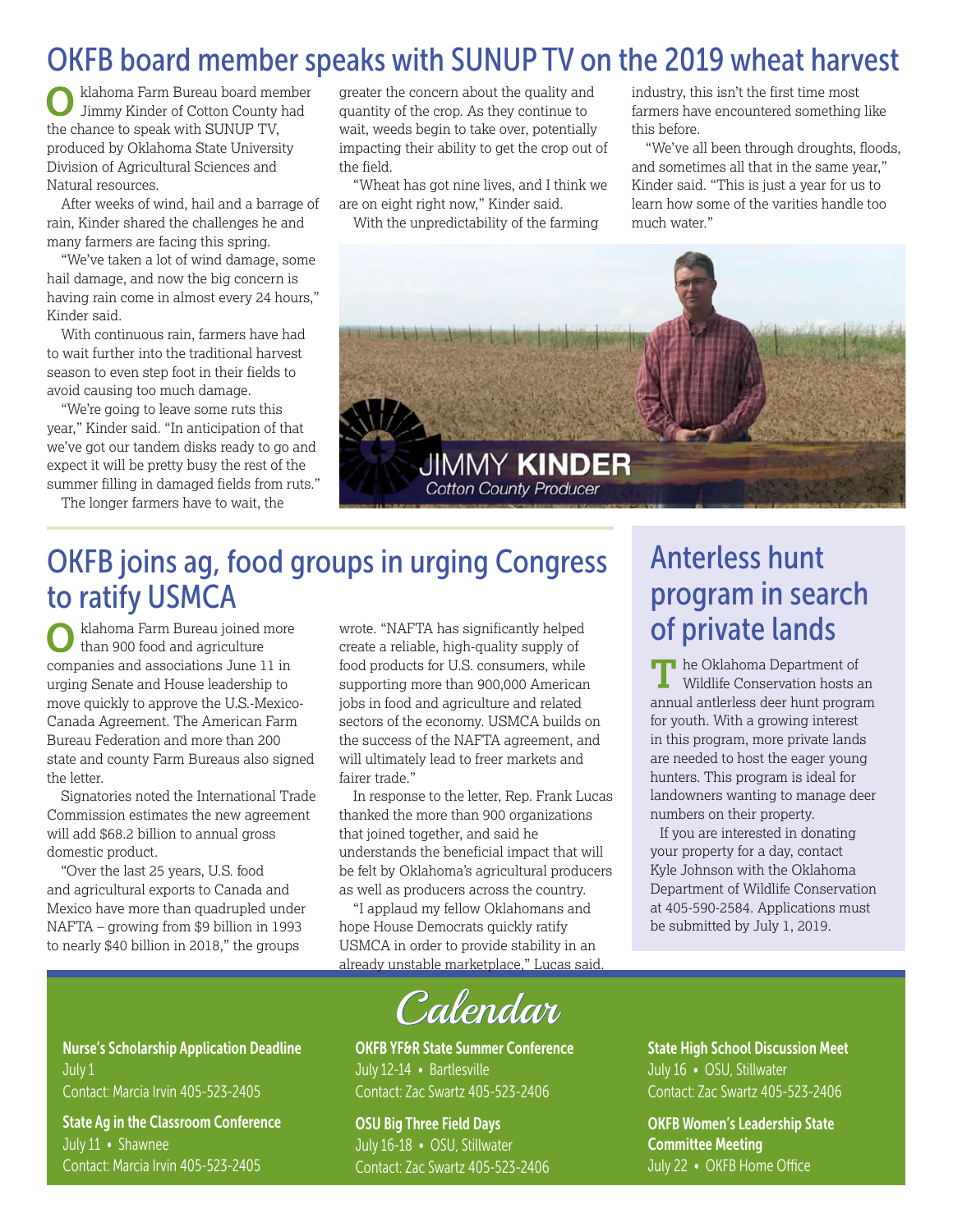# Lucas joins as OKFB summer intern

amryn Lucas has recently joined Oklahoma Farm Bureau as the 2019 summer intern at the home office in Oklahoma City.

Over the summer, Lucas will learn more about Farm Bureau's efforts to serve agriculture and rural Oklahoma as she works alongside various departments throughout the organization.

Throughout the internship, she will travel with field representatives across the state, learn the inner workings of the public policy team, assist the communications team with various projects, participate in grassroots membership meetings and more.

"I am excited to learn what advocating for agriculture looks like and means on a larger scale than what I am able to do on my own," Lucas said.

A native of Central High, Oklahoma, Lucas and her family are longtime Oklahoma Farm Bureau members. She grew

up on a small sheep operation along with a few crops, such as Sudan grass and wheat. Lucas will begin her senior year in the fall and is currently studying agribusiness and agricultural economics at Oklahoma State University in Stillwater.

Through her summer internship, Lucas said she hopes to gain more experience in serving farmers, ranchers and rural Oklahomans.

"I'm excited to connect with agriculturalists across the state," Lucas said. "I hope to make meaningful connections and gain mentors along the way."

Lucas joins Rebekah Nash who joined the communications department in mid-May. Nash will gain experience in all aspects of the communications profession including writing, graphic design, photography, and videography.



# Ford announces Disaster Relief Employee Pricing Program in response to widespread flooding

as the recent flooding across Oklahoma damaged your vehicle? Are you now in search of a new car, truck, or SUV to buy or lease? With proof of your Oklahoma Farm Bureau membership, Ford is offering a helping hand to you and your family!

With the recent and ongoing flooding that has ravaged several states, Ford has implemented the Disaster Relief Employee Pricing Program, a temporary discount program for those in need of purchasing or leasing a new vehicle.

If you have lost a vehicle to the flood waters in Oklahoma, Kansas, Louisiana, Arkansas or Missouri and are a member of Farm Bureau, you are automatically eligable for this special pricing program only

available June 6 through September 30.

In order to qualify for this program, members must provide vehicle loss/damage insurance documentation.

Please note the following details:

- Customers are allowed one new vehicle purchase/lease for each loss/damaged vehicle.
- This program is not compatible with incentive protection.
- This program is compatible with Farm Bureau Bonus Cash.
- Dealer participation is completely voluntary.
- Dealers can claim the Disaster Relief Employee Pricing.

 To take advantage of this special pricing opportunity the following documents will

be required:

- Insurance claim form with name, address, and claim number, dated after the program effective date.
- If the customer has liability insurance, please retain one of the following:
	- Liability insurance with cancellation letter including name and address.
	- Liability insurance with repair estimate including name and address.

 For further questions and assistance on how to take advantage of this limitedtime offer, contact your local authorized Ford dealer or the Oklahoma Farm Bureau member benefits department at 405-523-2300.

# Member Benefits

#### Grasshopper Mowers

Oklahoma Farm Bureau members can now receive a 15 percent discount on all Grasshopper makes and models as well as implements and accessories purchased with

a mower. Made in America by hard-working ware mowing easier, more productive and more www.okfarmbureau.org/benefits people committed to craftsmanship, durability and attention to detail, Grasshopper mowers can help keep your piece of land looking its best. In addition, Grasshopper products are designed with the best features that make mowing easier, more productive and more

#### powerful.

To take advantage of this special members-only offer, simply present your OKFB membership card to your local dealer.